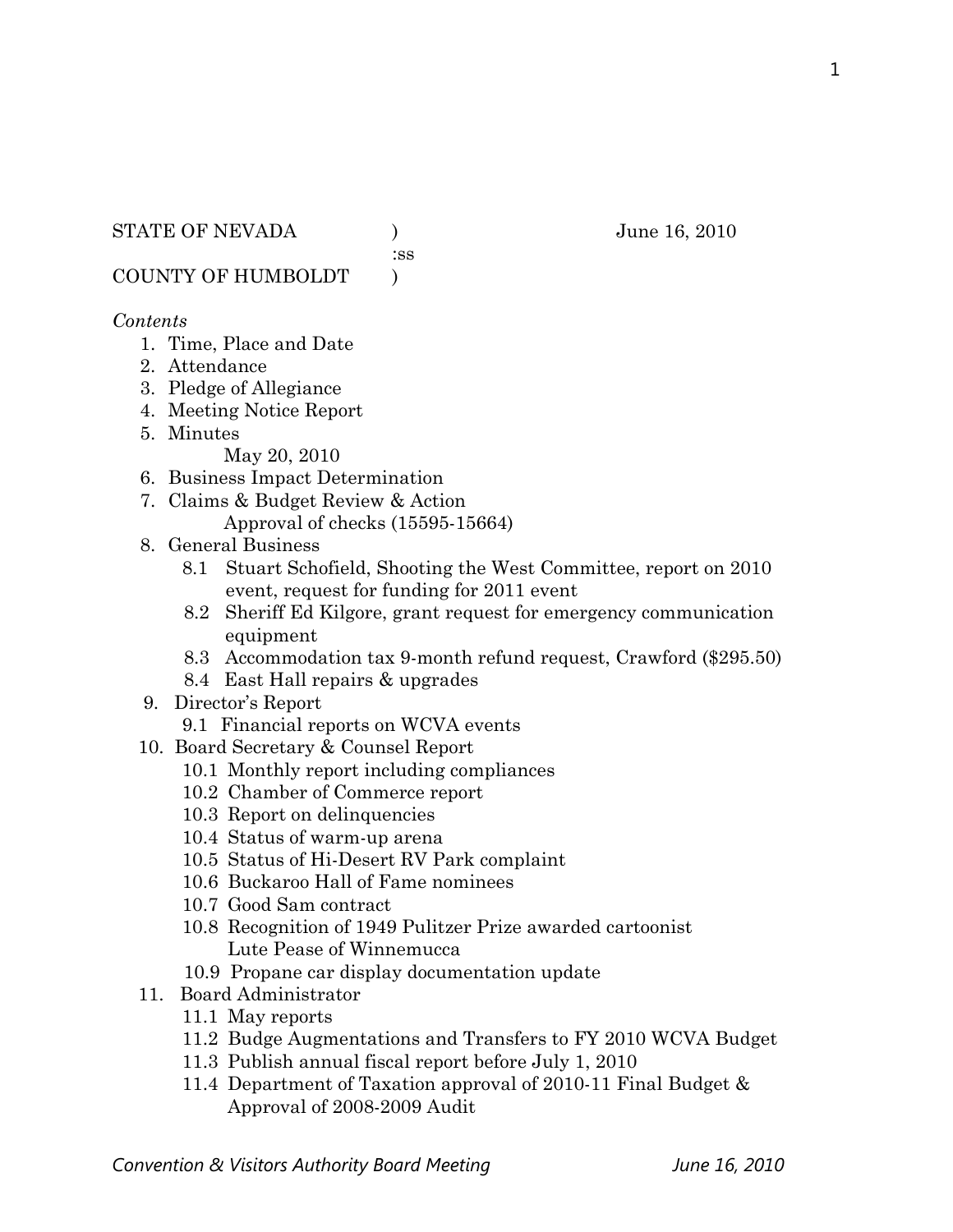#### **MINUTES JUNE 16, 2010**

- **1. Time, Place and Date.** The Winnemucca Convention and Visitors Authority met in regular session in full conformity with the law at the Winnemucca Convention Center, West Hall, Winnemucca, Nevada at 4:00 pm on Wednesday, June 16, 2010 with Chairman Terry Boyle presiding.
- *2.* **Attendance.** *Convention and Visitors Authority Board Officials Present:*  Terry Boyle Chairman and Hotel Representative Rodd William Stowell Vice Chairman and Business Representative Don Stoker Treasurer and Motel Representative Dan Cassinelli County Representative Joyce Sheen City Representative Bill Macdonald Secretary and Counsel Kendall Swensen Board Administrator

*Convention and Visitors Authority Board Officials Absent:*  None

| <b>Staff Members Present:</b> |                      |
|-------------------------------|----------------------|
| Kim Petersen                  | Director             |
| <b>Shelly Noble</b>           | Administrative Clerk |

| <i>Others Present:</i> |                             |
|------------------------|-----------------------------|
| Stuart Schofield       | Shooting the West Committee |
| Bill Sims              | Shooting the West Committee |
| T. M. Casey            | Humb Co Sheriff's Office    |
| Ed Kilgore             | Humb Co Sheriff             |

#### **3. Pledge of Allegiance.**

#### **4. Meeting Notice Report.**

Chairman Boyle reported that notice, including meeting agenda, was posted by Shelly Noble by 9:00 am Friday, June 11, 2010 at Humboldt County Library, Court House, Post Office, City Hall and Convention Center West Hall. No persons have requested mailed notice during the past six months.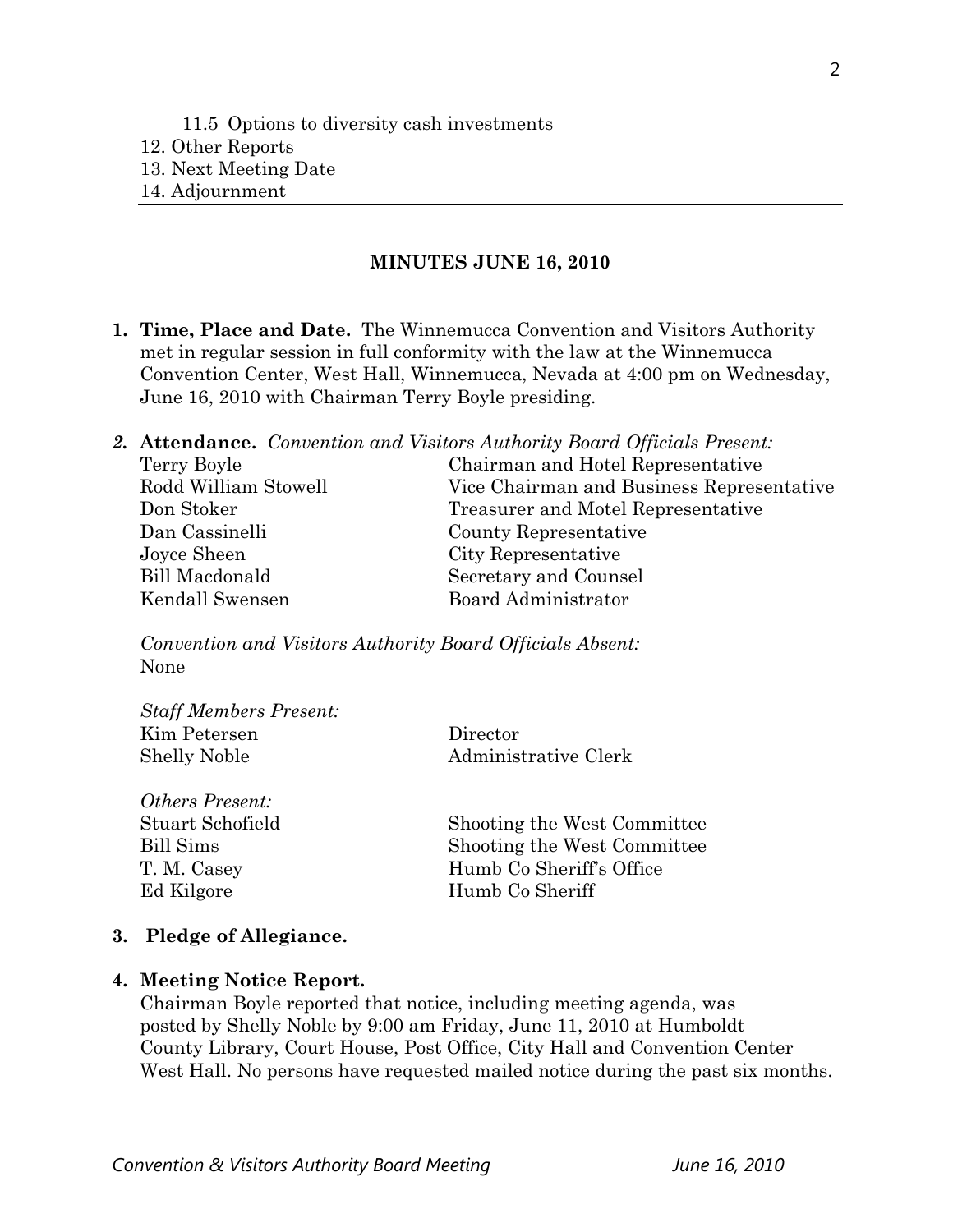**5. Minutes.** 

Prior meeting minutes of May 20, 2010 were reviewed. *Don Stoker made a motion to accept the minutes of the May 20, 2010 meeting. Motion carried unanimously, 5-0.* 

- **6. Business Impact Determination.** After review of the June 16, 2010 agenda, *Joyce Sheen made a motion that no proposed agenda item is likely to impose a direct and significant economic burden on a business or directly restrict formation, operation, or expansion of a business. The motion carried unanimously, 5-0.*
- **7. Claims.** The following claims were submitted for payment and approved on June 16, 2010:

| <b>CHECK NUMBERS</b>          | AMOUNT       |
|-------------------------------|--------------|
| 15595-15664 Nevada State Bank | \$103,608.57 |

## *Rodd William Stowell made a motion to approve all claims as submitted. The motion carried unanimously, 5-0.*

### **8. General Business.**

### **8.1 Stuart Schofield, Shooting the West Committee, report on 2010 event, request for funding for 2011 event**

Stuart Schofield and Bill Sims had a PowerPoint presentation for the Board outlining this year's Shooting the West Photo Symposium which took place in March. Overall, registration numbers were down by approximately 11%, from 256 to 211 participants. Even so, with the slight increase in registration fees, the revenues stayed about the same. There was an increased participation by young people as well as workshops outside the Convention Center, which were very popular. The event came close to paying for itself, losing approximately \$500. One question put to Mr. Schofield was the availability of photos taken during STW to WCVA to be used for marketing purposes since we are a major sponsor. He indicated that photos taken by participants are their property but those taken by the STW staff photographer would be available and he would be the contact person for this. Also discussed was the need to re-coup any funding made available to STW through room tax. At the current level of funding this is not achieved but it is one of many factors the Board considers when allocating Cooperative Funding. For the 2011 event, the STW Committee is requesting a \$5,000 underwriting, \$10,000 grant and a facility grant of \$6,195. The 2010 event was awarded a \$7,000 underwriting, \$6,000 grant and a facility grant of \$6,195. They repaid the entire \$7,000 underwriting amount to WCVA. *Don Stoker made a motion approving a \$5,000 underwriting, \$10,000 grant*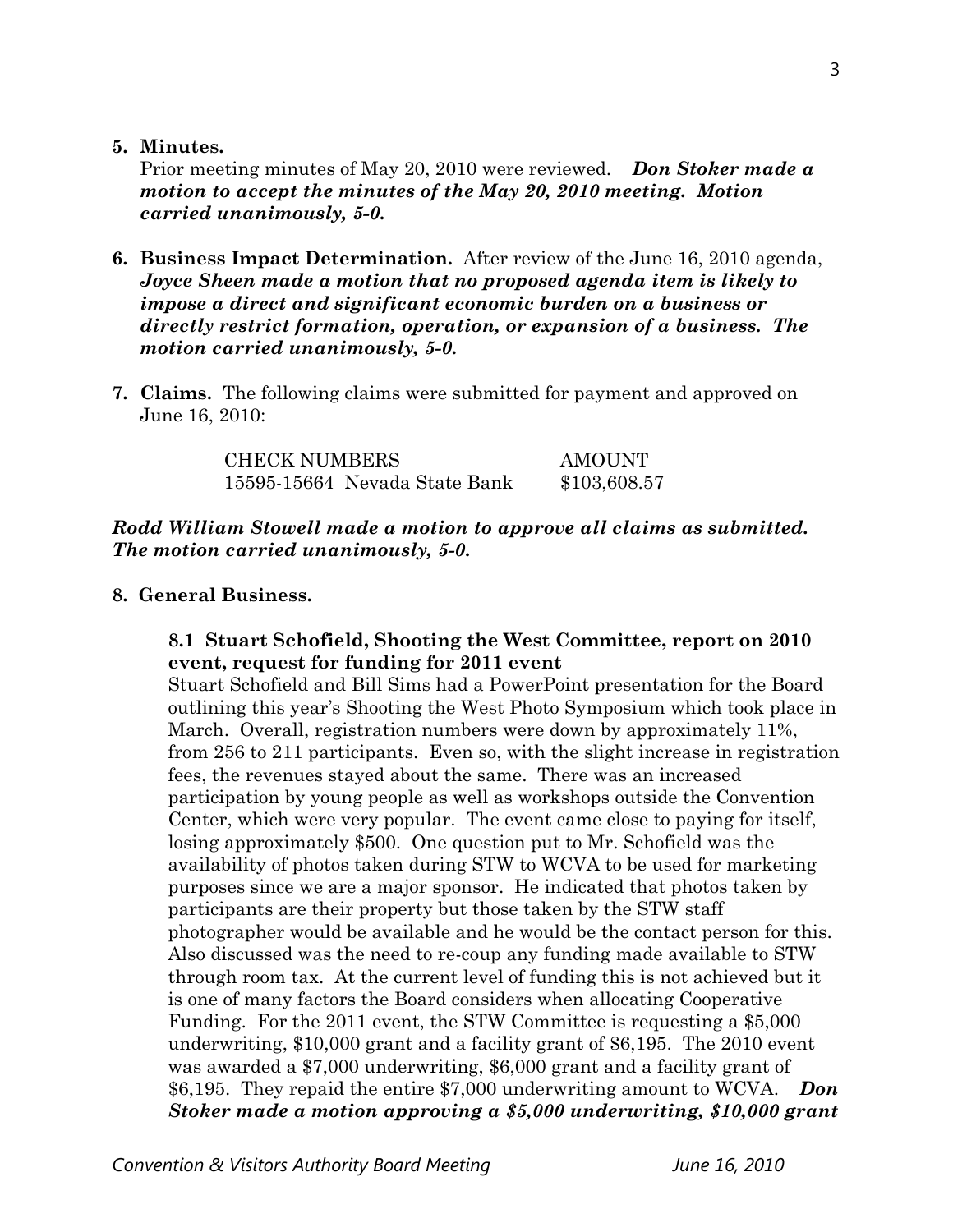### *and a \$6,195 facility grant for the 2011 Shooting the West Photo Symposium***.** *Shooting the West will still be responsible for the other customary Convention Center charges. Motion carried unanimously, 5-0.*

## **8.2 Sheriff Ed Kilgore, grant request for emergency communication equipment**

Sheriff Kilgore and Tom Casey are here to make a grant request for a repeater which is part of the HCSO's emergency communications system utilizing ham radios. In very remote areas there is no communication coverage which would be necessary for Search & Rescue situations where police radios do not work. Sheriff Kilgore is working with other entities to fund a total of 3 repeaters and also the radios and other equipment required so that the Search & Rescue volunteers can be utilized as much as possible. The cost of one repeater, including the programming, cables, etc. is \$3,955.

*Don Stoker made a motion to approve a \$3,955 grant to the Humboldt County Sheriff's Office for a ham radio repeater which will be utilized by the Search & Rescue volunteers. Motion carried unanimously, 5-0.* 

**8.3 Accommodation tax 9-month refund request, Crawford (\$295.50)**  Kevin Crawford (\$295.50) has submitted receipts and the proper paperwork to receive this room tax rebate. *Terry Boyle made a motion to approve the 9-month accommodation tax refund for Kevin Crawford. Motion carried unanimously, 5-0.* 

## **8.4 East Hall repairs & upgrades**

According to Alan, the heating and cooling upgrades to the East Hall are almost complete. The computer programming is all that needs to be completed and this should be done by the end of the month. Next month this board may want to consider which improvements they would like to tackle next.

## **9. Director's Report.**

### **9.1 Financial reports on WCVA events**

The financial reports from the Tri-County Fair and Ranch Hand Rodeo were included in the board packets for review.

## **10. Secretary & Counsel, Monthly Report.**

## **10.1 Monthly report including compliances**

Bill presented his report for June.

### **10.2 Chamber of Commerce report**

This is included in Bill's packet.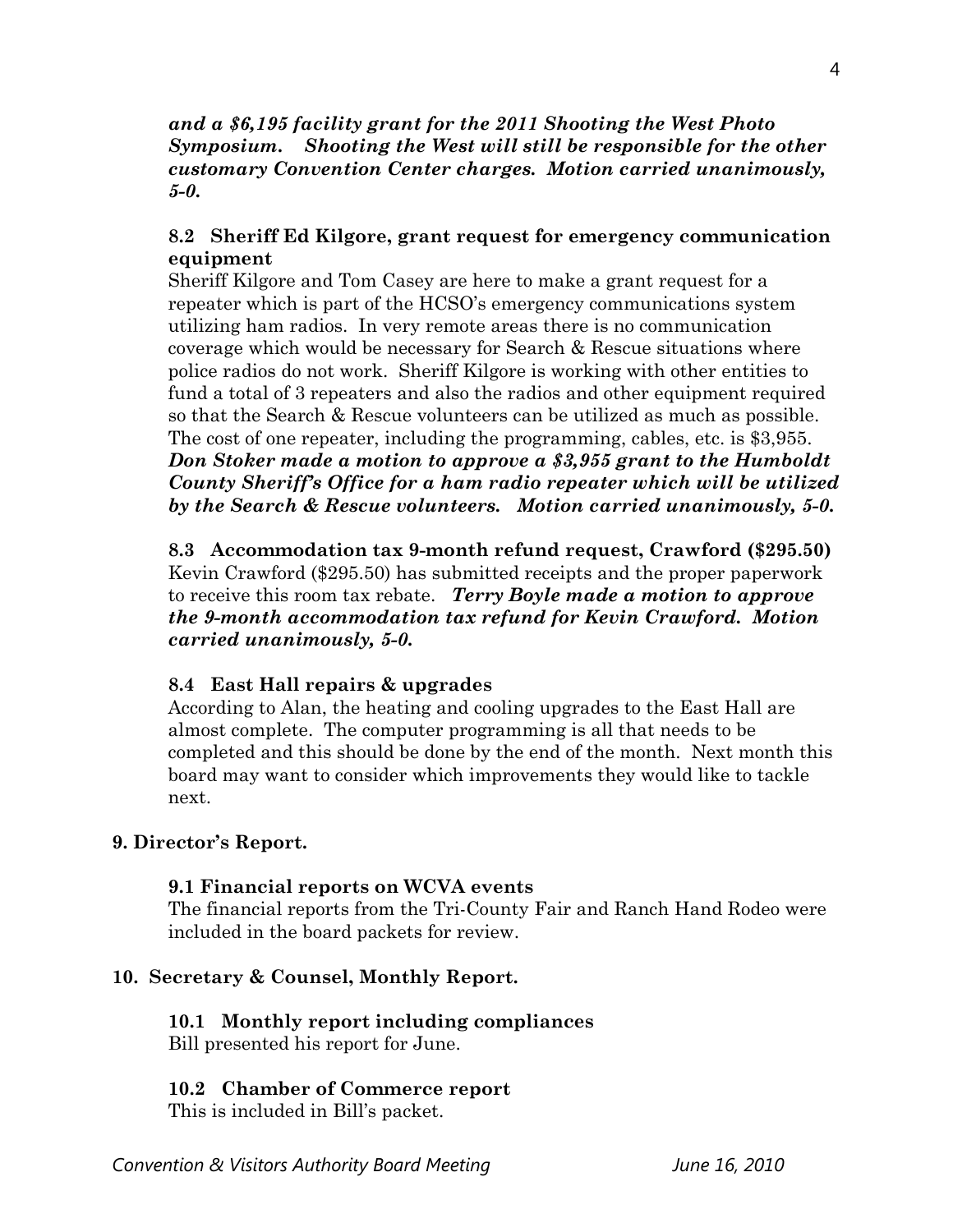### **10.3 Report on delinquencies**

This is included in Bill's packet. We are still dealing with delinquencies at a couple of the border motels. The McDermitt Motel has not paid room tax for four months. After Bill spoke with the manager they agreed to pay \$500 per week until they were current. They made one payment in May and we have not received any additional payments. Bill will contact them again and if there is no action, we will proceed to the County Commission to get their business license revoked and file a lien.

### **10.4 Status of warm-up arena**

Kim received a letter from the engineers he and the county building inspector are working with to get the repairs completed. It looks like the arena will be available for use by the July 4th weekend.

### **10.5 Status of Hi-Desert RV Park complaint**

Mr. Selesnick was scheduled to go before the County Commission on June 14th to discuss his concerns. He was not present at this meeting so his complaint will be put on a future commission agenda.

### **10.6 Good Sam contract**

No report.

### **10.7 Buckaroo Hall of Fame nominees**

Carl Hammond contacted Bill concerning the possibility of nominating Phil Tobin to the BHF. He wanted to know if Bill had any suggestions as to family he could contact about this. It was suggested that Carl contact Doug Glenn as he is a distant relative.

# **10.8 Recognition of 1949 Pulitzer Prize awarded cartoonist Lute Pease of Winnemucca**

No report.

### **10.9 Propane car display documentation update**  No report.

### **11. Board Administrator.**

### **11.1 May financial reports**

Room taxes for May were up compared to last year.

### **11.2 Budget Augmentation and Transfers to FY 2010 WCVA Budget**  Kendall prepared a spreadsheet for Board members to review outlining the augmentations to this year's budget. *Joyce Sheen made a motion approving the Budget Augmentations and Transfers to the FY 2010*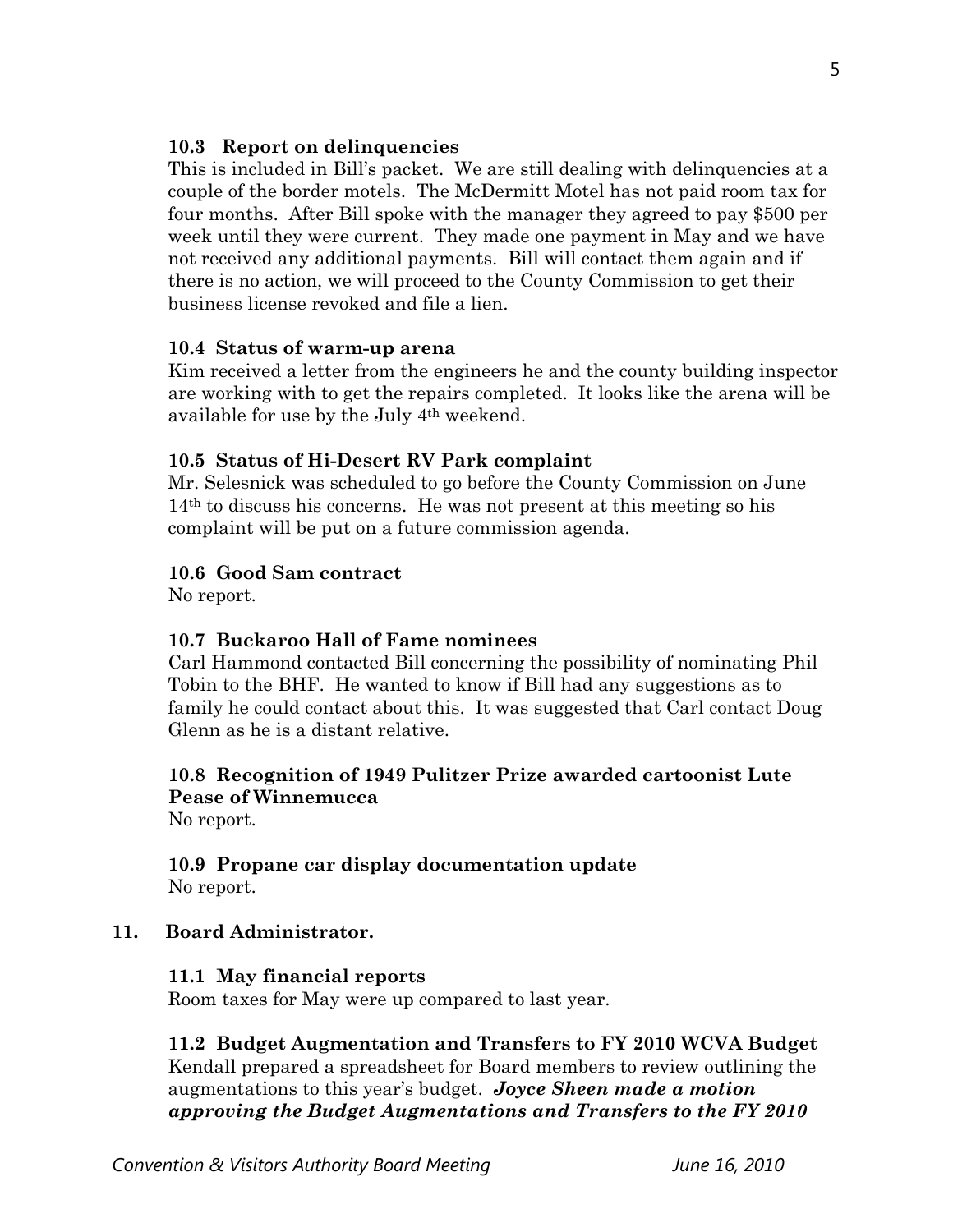## *WCVA Budget and authorizing Bill to prepare a resolution reflecting these changes. Motion carried unanimously, 5-0.*

## **11.3 Publish annual fiscal report before July 1, 2010**

Kendall will have all the necessary information together by the 25th of the month and will see that it gets published as required by NRS.

## **11.4 Department of Taxation approval of 2010-2011 Final Budget &** **Approval of 2008-2009 audit**

We received letters from the Department of Taxation acknowledging approval of these items. Copies of these letters are in Bill's packet.

## **11.5 Options to diversify cash investments**

Kendall has still not received proposals from the institutions he has contacted. He will continue to work on this.

## **12. Other Business**

## **12.1 Run-A-Mucca overtime**

Included in the board packets was an email that was forwarded to Kim by Steve West. In it Chief Davidson states that the overtime amount the city paid for law enforcement during the Run-A-Mucca event was \$15,104. This was included as an "FYI" item only since this board recently donated \$10,000 to the city to help offset additional costs incurred during special events.

## **13. Regular Business. Next Meeting. The Board confirmed the next regular meeting date of Wednesday, July 21, 2010, 4:00 pm.**

## **14. Adjourn.** *Don Stoker made a motion to adjourn this meeting. Motion carried unanimously, 5-0.*

The meeting was adjourned at 5:40 pm to the next regular meeting, or to the earlier call of the Chairman or to the call of any three (3) members of the Board on three (3) working days notice.

Respectfully submitted,

Shelly Noble